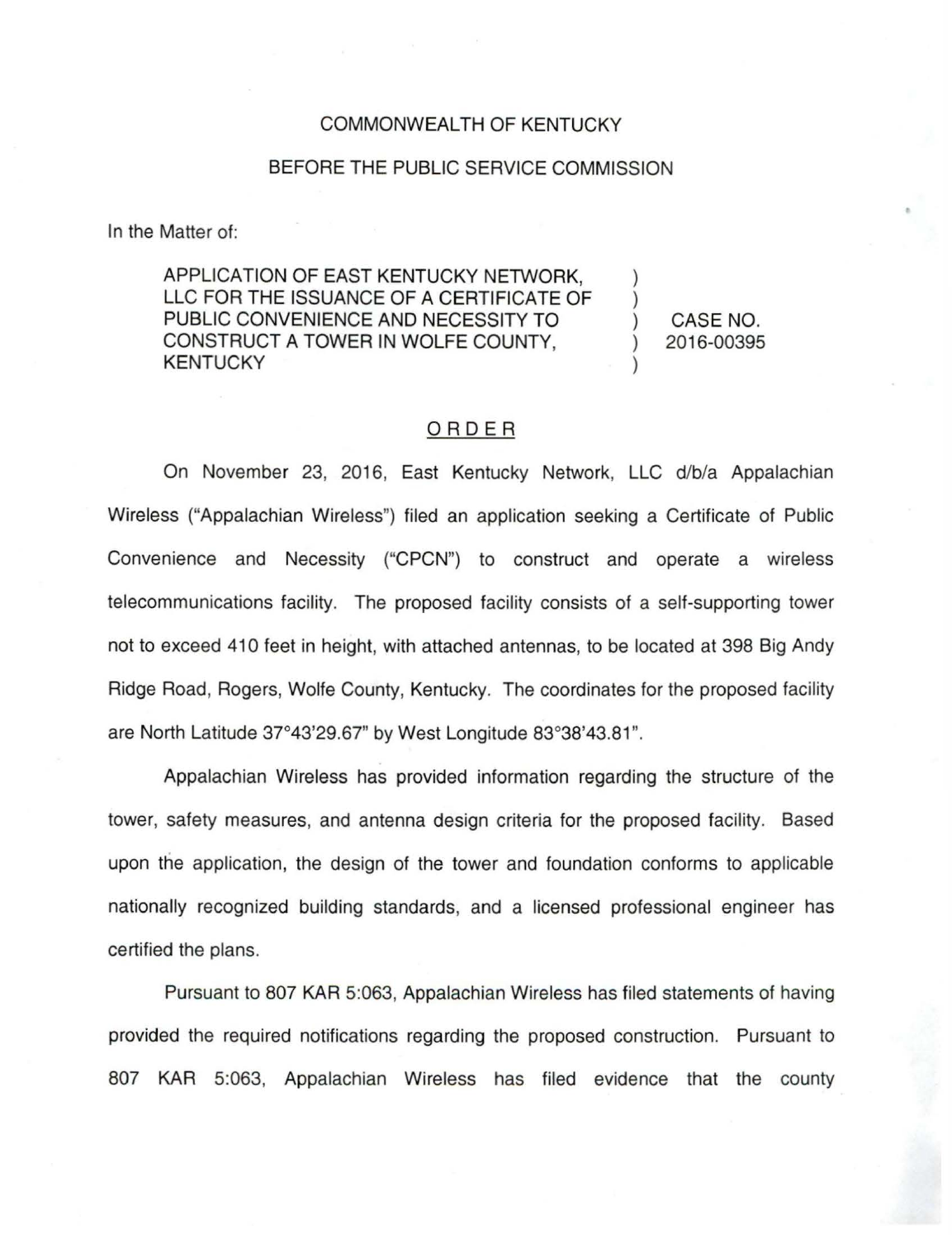judge/executive and all property owners within 500 feet and contiguous to the cell site have been notified of the proposed construction. The notices solicited any comments and informed the recipients of their right to request intervention. To date, no public comments have been filed with the Commission.

Appalachian Wireless has filed applications with the Federal Aviation Administration and the Kentucky Airport Zoning Commission seeking approval for the construction and operation of the proposed facility. Both applications have been approved.

The Commission, having considered the evidence of record and being otherwise sufficiently advised, finds that Appalachian Wireless has demonstrated that a facility is necessary to provide adequate utility service and, therefore, a CPCN to construct the proposed facility should be granted.

Pursuant to KRS 278.280, the Commission is required to determine proper practices to be observed when it finds, upon complaint or on its own motion, that the facilities of any utility subject to its jurisdiction are unreasonable, unsafe, improper, or insufficient. To assist the Commission in its efforts to comply with this mandate, Appalachian Wireless should notify the Commission if the antenna tower is not used to provide service in the manner set out in the application and this Order. Upon receipt of such notice, the Commission may, on its own motion, institute proceedings to consider the proper practices, including removal of the unused antenna tower, which should be observed by the Appalachian Wireless.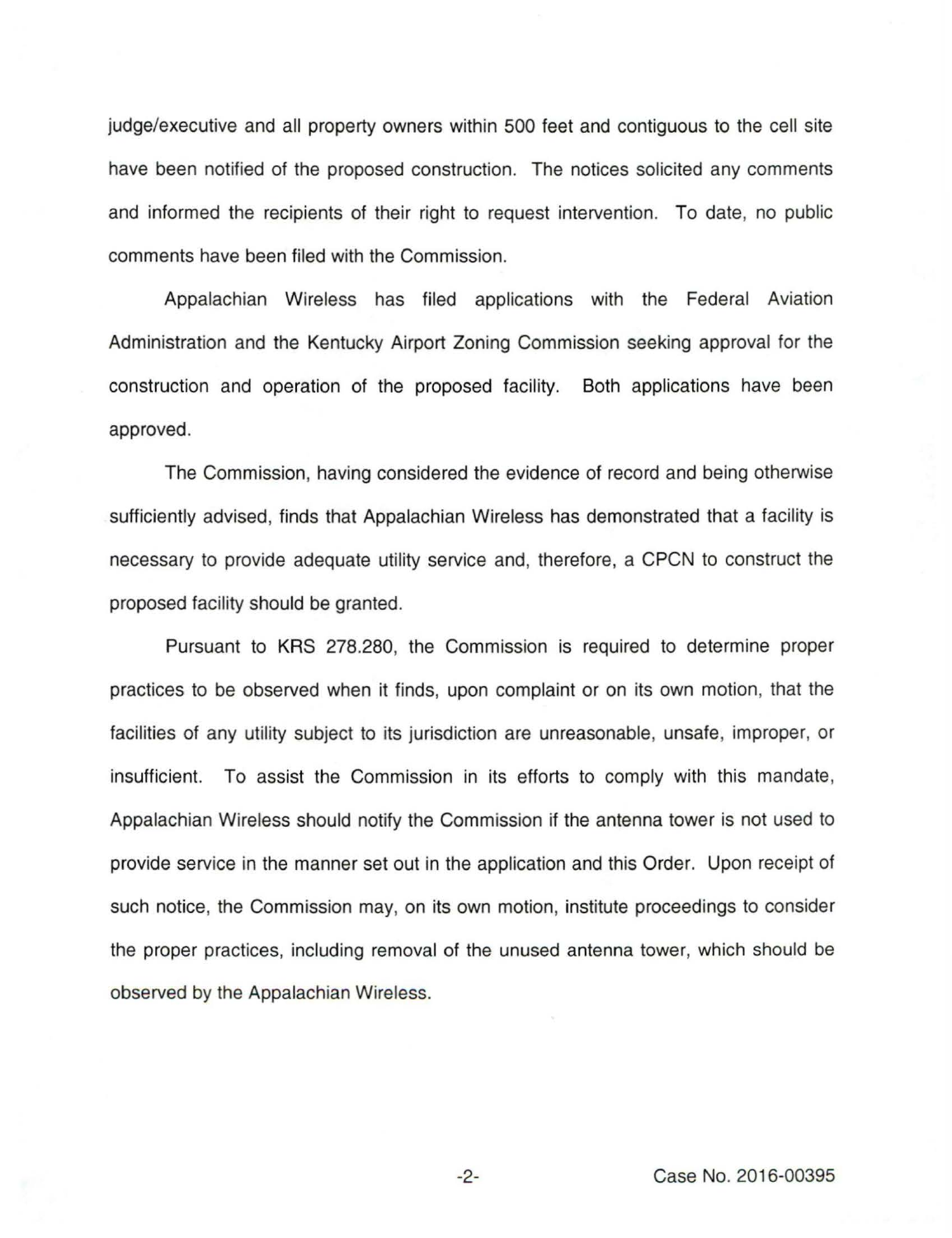## IT IS THEREFORE ORDERED that:

1. Appalachian Wireless is granted a CPCN to construct a wireless telecommunications facility. The proposed facility consists of a self-supporting tower not to exceed 410 feet in height, with attached antennas, to be located at 398 Big Andy Ridge Road, Rogers, Wolfe County, Kentucky. The coordinates for the proposed facility are North Latitude 37°43'29.67" by West Longitude 83°38'43.81".

2. Appalachian Wireless shall immediately notify the Commission in writing, if, after the antenna tower is built and utility service is commenced, the tower is not used for a period of three months in the manner authorized by this Order.

3. Documents filed, if any, in the future pursuant to ordering paragraphs 2 herein shall reference this case number and shall be retained in the utility's general correspondence file.

By the Commission

ENTERED **JAN 2 5 2017 ICKY PUBLIC** SERVICE COMMISSION

ATTEST: Faline R. Matheus